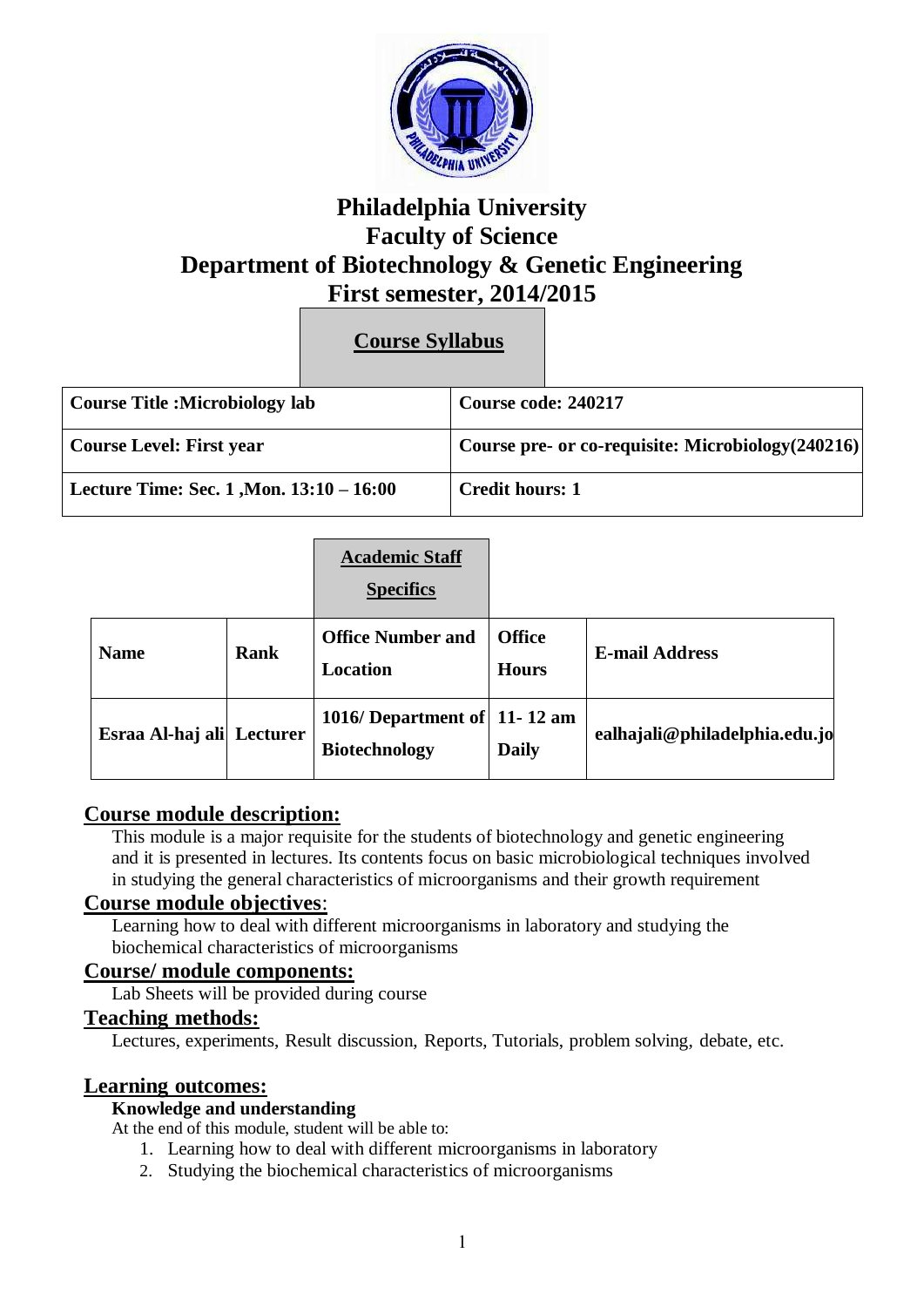## **Assessment instruments**

- Short reports and/ or presentations, and/ or Short research projects
- Quizzes.
- Home works
- Final examination: 40 marks

| <b>Allocation of Marks</b>                                |             |  |
|-----------------------------------------------------------|-------------|--|
| <b>Assessment Instruments</b>                             | <b>Mark</b> |  |
| Midterm examination                                       | 30%         |  |
| Final examination: 40 marks                               | 40%         |  |
| Reports, research projects, Quizzes, Home works, Projects | 30%         |  |
| Total                                                     | 100%        |  |

# **Documentation and academic honesty**

- Documentation style (with illustrative examples)
- Protection by copyright
- Avoiding plagiarism.

# **Course/module academic calendar**

| week       | Basic and support material to be covered                                 |
|------------|--------------------------------------------------------------------------|
| (1)        | <b>Smear preparation and simple staining</b>                             |
| (2)        | <b>Gram staining</b>                                                     |
| (3)        | <b>Culture media preparation</b>                                         |
| (4)        | <b>Culture transfer techniques</b>                                       |
| (5)        | <b>Plating techniques</b>                                                |
| <b>(6)</b> | Determination of bacterial number                                        |
| (7)        | <b>Midterm Exam</b>                                                      |
| (8)        | <b>Triple Sugar Iron and Starch Hydrolysis tests</b>                     |
| (9)        | Biochemical tests (Enzymes): Catalase &<br><b>Urease activity assays</b> |
| (10)       | <b>The IMViC Tests</b>                                                   |
| (11)       | <b>Casein Hydrolysis test</b>                                            |
| (12)       | <b>Revision</b>                                                          |
| (13)       | <b>Final Exam</b>                                                        |